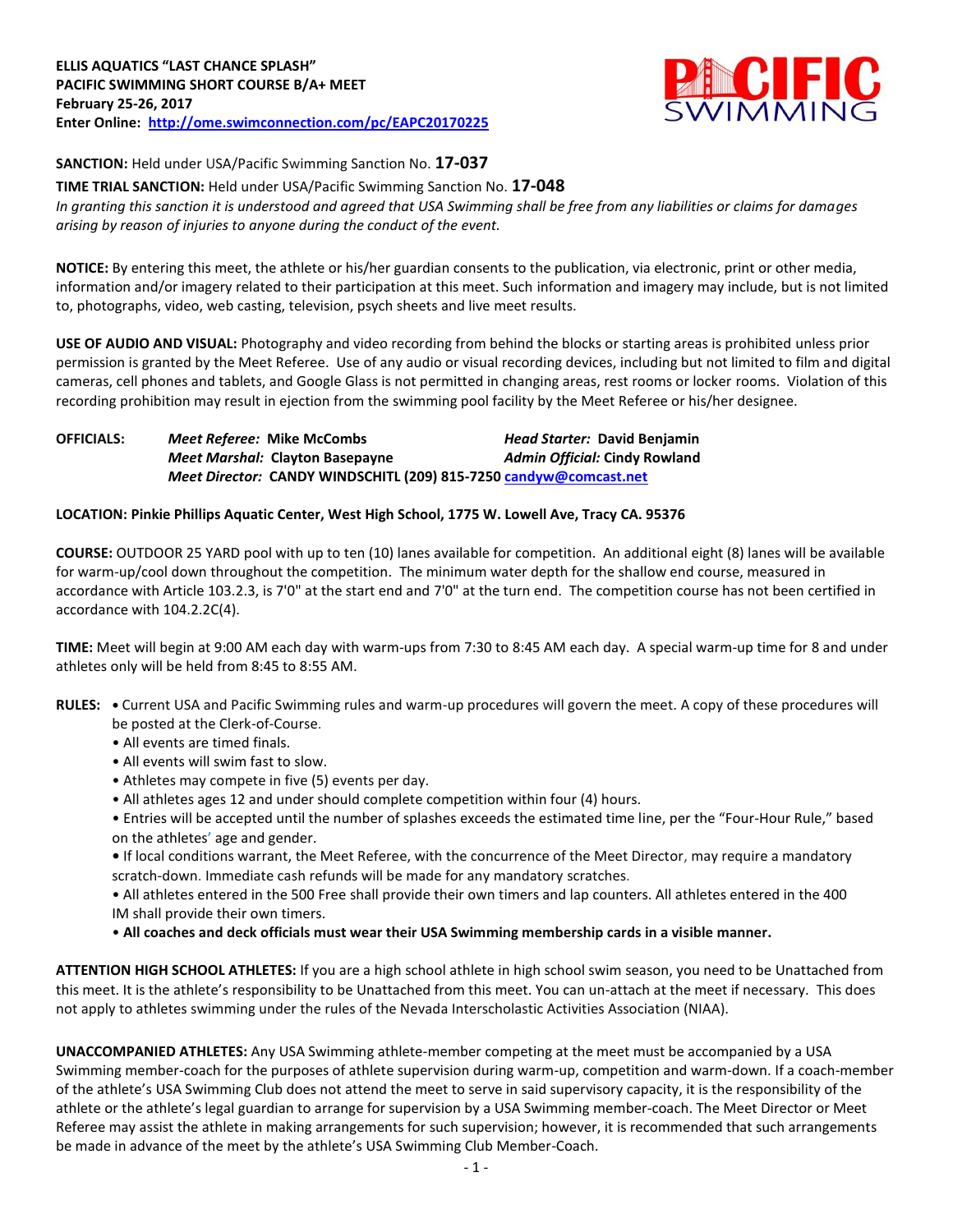**RACING STARTS:** Any athlete entered in the meet must be certified by a USA Swimming member-coach as being proficient in performing a racing start, or must start each race from within the water. When unaccompanied by a member-coach, it is the responsibility of the athlete or the athlete's legal guardian to ensure compliance with this requirement.

#### **RESTRICTIONS:**

- Smoking and the use of other tobacco products is prohibited on the pool deck, in the locker rooms, in spectator seating,
- in standing areas and in all areas used by athletes, during the meet and during warm-up periods.
- Sale and use of alcoholic beverages is prohibited in all areas of the meet venue.
- No glass containers are allowed in the meet venue.
- No propane heater is permitted except for snack bar/meet operations.
- All shelters must be properly secured.
- Changing into or out of swimsuits other than in locker rooms or designated areas is prohibited.

• Destructive Devices: Destructive devices, to include but not limited to, explosive devices and equipment, firearms (open or concealed), blades, knives, mace, stun guns and blunt objects are strictly prohibited in the swimming facility and its surrounding areas. If observed, the Meet Referee or his/her designee may ask that these devices be stored safely away from the public or removed from the facility. Noncompliance may result in the reporting to law enforcement authorities and ejection from the facility. Law enforcement officers (LEO) are exempt per applicable laws.

 Operation of a drone, or any other flying apparatus, is prohibited over the venue (pools, athlete/coach areas, spectator areas and open ceiling locker rooms) any time athletes, coaches, officials and/or spectators are present.

**ELIGIBILITY:** • Athletes must be current members of USA Swimming and enter their name and registration number on the meet entry card as they are shown on their Registration Card. If this is not done, it may be difficult to match the athlete with the registration and times database. The meet host will check all athlete registrations against the SWIMS database and if not found to be registered, the Meet Director shall accept the registration at the meet (a \$10 surcharge will be added to the regular registration fee). Duplicate registrations will be refunded by mail.

• Athletes in the "A" Division must have met at least USA Swimming Motivational "A" minimum time standard for their age group and gender. Athletes in the "B" Division must have met at least the listed "B" minimum time standard.

• Athletes must have met the minimum USA-S Motivational "B" time standard for their age and gender in all events entered. Entry times submitted for this meet may be checked against a computer database and may be changed in accordance with Pacific Swimming Entry Time Verification Procedures.

• Entries with **"NO TIME" will be NOT BE ACCEPTED**

• Disabled athletes are welcome to attend this meet and should contact the Meet Director or Meet Referee regarding any special accommodations on entry times and seeding per Pacific Swimming policy.

• Athletes 19 years of age and over may compete in the meet for time only, no awards. Such athletes must have met standards for the 17-18 age group.

• The athlete's age will be the age of the athlete on the first day of the meet.

**ENTRY PRIORITY:** Meet entries will not be accepted any earlier then *January 21,2017).* Entries from members of *all* "year round" Zone 2 clubs postmarked or entered online by 11:59 PM. on *January 28,2017* will be given 1<sup>st</sup> priority acceptance. Entries from members of all Zone 2 clubs (year round and seasonal) postmarked or entered online between 12:00 AM *January 28, 2017* and 11:59 PM *February 04, 2017)* will be given 2nd priority acceptance. All entries from Zone 2, all other Pacific LSC Zones and other LSC's, either postmarked, entered online, or hand delivered by the entry deadline will be considered in the order that they were received.

## **\*\* NOTE: Athletes who falsify their entry form by listing a club to which they are not legitimately associated will be rejected from the meet. Further, entry fees will not be refunded and they may be referred to the Pacific Swimming Review Committee for disciplinary action.**

**ENTRY FEES:** \$4.00 per event plus an \$8.00 participation fee per athlete. Entries will be rejected if payment is not sent at time of request. No refunds will be made, except mandatory scratch-downs.

**ONLINE ENTRIES:** To enter online go to **<http://ome.swimconnection.com/pc/EAPC20170225>** to receive an immediate entry confirmation. This method requires payment by credit card. Swim Connection, LLC charges a processing fee for this service, equal to \$1 per swimmer plus 5% of the total Entry Fees. Please note that the processing fee is a separate fee from the Entry Fees. If you do not wish to pay the processing fee, enter the meet using a mail entry. **Entering online is a convenience, is completely voluntary, and is in no way required or expected of an athlete by Pacific Swimming.** Online entries will be accepted through Wednesday, **February 15, 2017,** or until the meet has reached capacity, whichever comes first.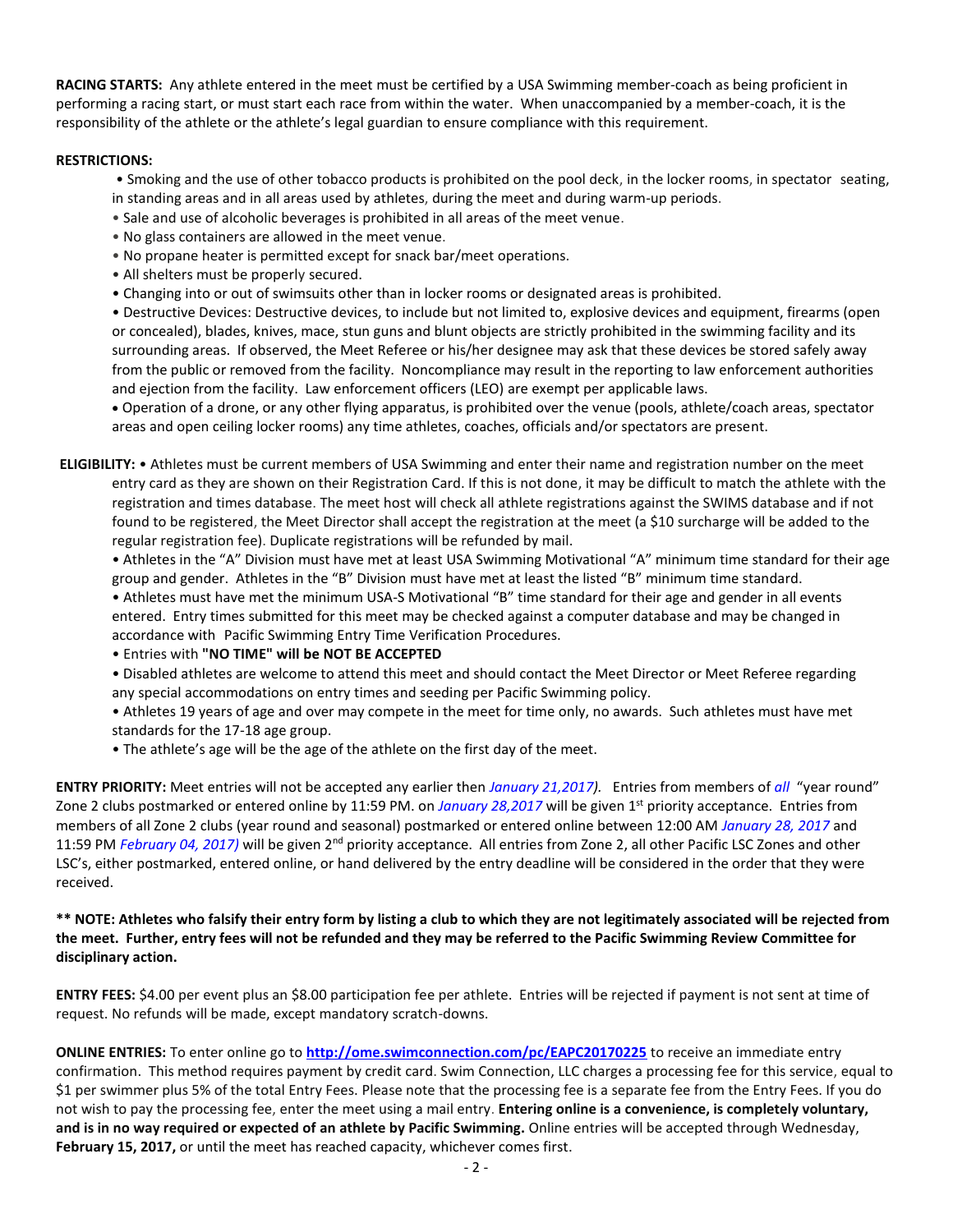**MAILED OR HAND DELIVERED ENTRIES**: Entries must be on the attached consolidated entry form. Forms must be filled out completely and printed clearly with athlete's best time. Entries must be postmarked by midnight, Monday, February 12, 2017 or hand delivered by 6:30 PM, Wednesday, **February 15, 2017**. No late entries will be accepted. No entries received after the meet has reached capacity will be accepted. No refunds will be made, except mandatory scratch-downs. Requests for confirmation of receipt of entries should include a self-addressed, stamped envelope.

| Make check payable to: Ellis Aquatics    |                 |
|------------------------------------------|-----------------|
| <b>Mail entries to: Candy Windschitl</b> | Hand deliver ei |
| 1171 Williams Ct.                        |                 |
| Manteca. CA 95337                        |                 |

**Mail entries to**: **Candy Windschitl Hand deliver entries to: Candy Windschitl 1171 Williams Ct. 1171 Williams Ct. Manteca, CA 95337 Manteca, CA 95337**

**CHECK-IN:** The meet will be deck seeded. Athletes must check-in at the Clerk-of-Course. No event shall be closed more than 30 minutes before the scheduled start of the session. Close of check-in for all individual events shall be no more than 60 minutes before the estimated time of the start of the first heat of the event. Athletes who do not check-in will not be seeded and will not be allowed to compete in that event.

**SCRATCHES:** Any athletes not reporting for or competing in an individual timed final event shall not be penalized. Athletes who must withdraw from an event after it is seeded are requested to inform the referee immediately.

**TIME TRIALS:** Selected time trials will be offered for anyone who is already registered for the meet. On Saturday, after the completion of the men's 500 Free, the following events will be offered: **Age group 9-10 100 Fly**, and **Age group 9-12 100 IM**. On Sunday, after the completion of the men's 400 IM, the following event will be offered: **11-14 1650 Free** (you may request a 1000 Free split). Entries must include, name, USA registration number, club, event, entry time for the event plus \$4 per event and must be turned in by **10:00 AM** of the day of the time trial.

**AWARDS:** First through eighth places in each division (B, A) will be awarded for the 9-10, 11-12, 13-14, 15-18 age groups. First through eighth place in each division (PC-B, and PC-A) will be awarded for the 8 & Under age group. All athletes achieving an A time for the first time will be awarded a standard A medal, regardless of place achieved in the event. No awards will be given for athletes 19 years of age and older. Note: Individual awards must be picked up at the meet. We will not mail or distribute awards after the meet.

**ADMISSION:** Free. A program will be available for \$5.00

**SNACK BAR & HOSPITALITY:** A snack bar will be available throughout the competition. Coaches and working deck officials will be provided lunch. Hospitality will serve refreshments to timers and volunteers.

**MISCELLANEOUS:** No overnight parking is allowed. Facilities will not be provided after meet hours.

**MINIMUM OFFICIALS:** The Meet Referee shall conduct an inventory of Officials and shall compare the number of athletes entered against the number of Officials that worked representing each team per day of the meet. Those teams who have not provided sufficient Officials in a day of the meet, in accordance with the table below, will be fined \$100 per missing Official per day.

| Number of athletes entered in meet per<br>team per day | Number of trained and carded officials required |
|--------------------------------------------------------|-------------------------------------------------|
| $1 - 10$                                               |                                                 |
| $11 - 25$                                              |                                                 |
| 26-50                                                  |                                                 |
| $51 - 75$                                              |                                                 |
| 76-100                                                 |                                                 |
| Every 20 Athletes over 100                             |                                                 |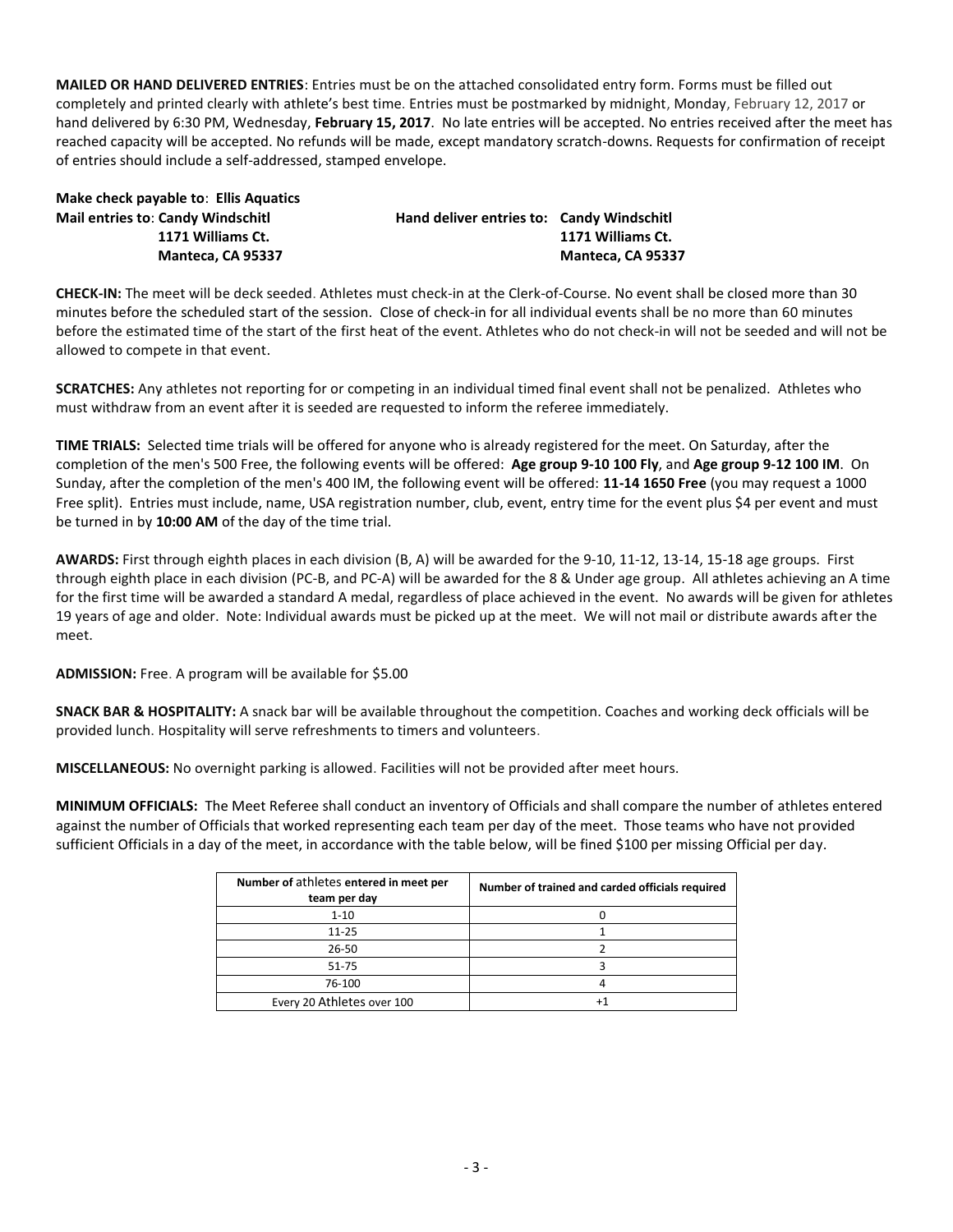## **EVENT SUMMARY**

|        | <b>SATURDAY</b> |        |        | <b>SUNDAY</b> |              |        |              |  |  |
|--------|-----------------|--------|--------|---------------|--------------|--------|--------------|--|--|
| 8 & UN | $9 - 10$        | 11-12  | 13-18  | 8 & UN        | $9 - 10$     |        | 13-18        |  |  |
| 25 BR  | 200 IM          | 200 IM | 200 IM | <b>50 BR</b>  | 50 BR        | 100 BR | 200 BR       |  |  |
| 25 BK  | 100 BR          | 100 FL | 100 FL | 50 BK         | 100 BK       | 200 BK | 100 BK       |  |  |
| 100 FR | 50 BK           | 50 BK  | 200 BK | 50 FL         | 50 FL        | 200 FL | 200 FL       |  |  |
|        | 100 FR          | 200 BR | 100 BR | <b>50 FR</b>  | 200 FR       | 200 FR | 200 FR       |  |  |
|        | 500 FR          | 100 FR | 100 FR |               | <b>50 FR</b> | 50 FR  | <b>50 FR</b> |  |  |
|        |                 | 500 FR | 500 FR |               |              | 400 IM | 400 IM       |  |  |

# **EVENTS**

|                | <b>February 25, 2017</b> |                |
|----------------|--------------------------|----------------|
| <b>EVENT#</b>  | <b>EVENT</b>             | <b>EVENT#</b>  |
| $\mathbf{1}$   | 13-18 200 I.M.           | $\overline{2}$ |
| 3              | 11-12 200 I.M.           | 4              |
| 5              | 9-10 200 I.M.            | 6              |
| $\overline{7}$ | 13-18 100 Fly            | 8              |
| 9              | 11-12 100 Fly            | 10             |
| 11             | 9-10 100 Breast          | 12             |
| 13             | 8-UN 25 Breast           | 14             |
| 15             | 13-18 200 Back           | 16             |
| 17             | 11-12 50 Back            | 18             |
| 19             | 9-10 50 Back             | 20             |
| 21             | 8-UN 25 Back             | 22             |
| 23             | 13-18 100 Breast         | 24             |
| 25             | 11-12 200 Breast         | 26             |
| 27             | 8-UN 100 Free            | 28             |
| 29             | 9-10 100 Free            | 30             |
| 31             | 13-18 100 Free           | 32             |
| 33             | 11-12 100 Free           | 34             |
| 35             | 9-18 500 Free            | 36             |
|                |                          |                |

|                | <b>February 25, 2017</b> |                |
|----------------|--------------------------|----------------|
| <b>EVENT#</b>  | <b>EVENT</b>             | <b>EVENT#</b>  |
| $\mathbf{1}$   | 13-18 200 I.M.           | $\overline{2}$ |
| $\overline{3}$ | 11-12 200 I.M.           | 4              |
| 5              | 9-10 200 I.M.            | 6              |
| $\overline{7}$ | 13-18 100 Fly            | 8              |
| 9              | 11-12 100 Fly            | 10             |
| 11             | 9-10 100 Breast          | 12             |
| 13             | 8-UN 25 Breast           | 14             |
| 15             | 13-18 200 Back           | 16             |
| 17             | 11-12 50 Back            | 18             |
| 19             | 9-10 50 Back             | 20             |
| 21             | 8-UN 25 Back             | 22             |
| 23             | 13-18 100 Breast         | 24             |
| 25             | 11-12 200 Breast         | 26             |
| 27             | 8-UN 100 Free            | 28             |
| 29             | 9-10 100 Free            | 30             |
| 31             | 13-18 100 Free           | 32             |
| 33             | 11-12 100 Free           | 34             |
| 35             | 9-18 500 Free            | 36             |
|                |                          |                |
|                |                          |                |

Use the following URL to find the time standards: <http://www.pacswim.org/swim-meet-times/standards>